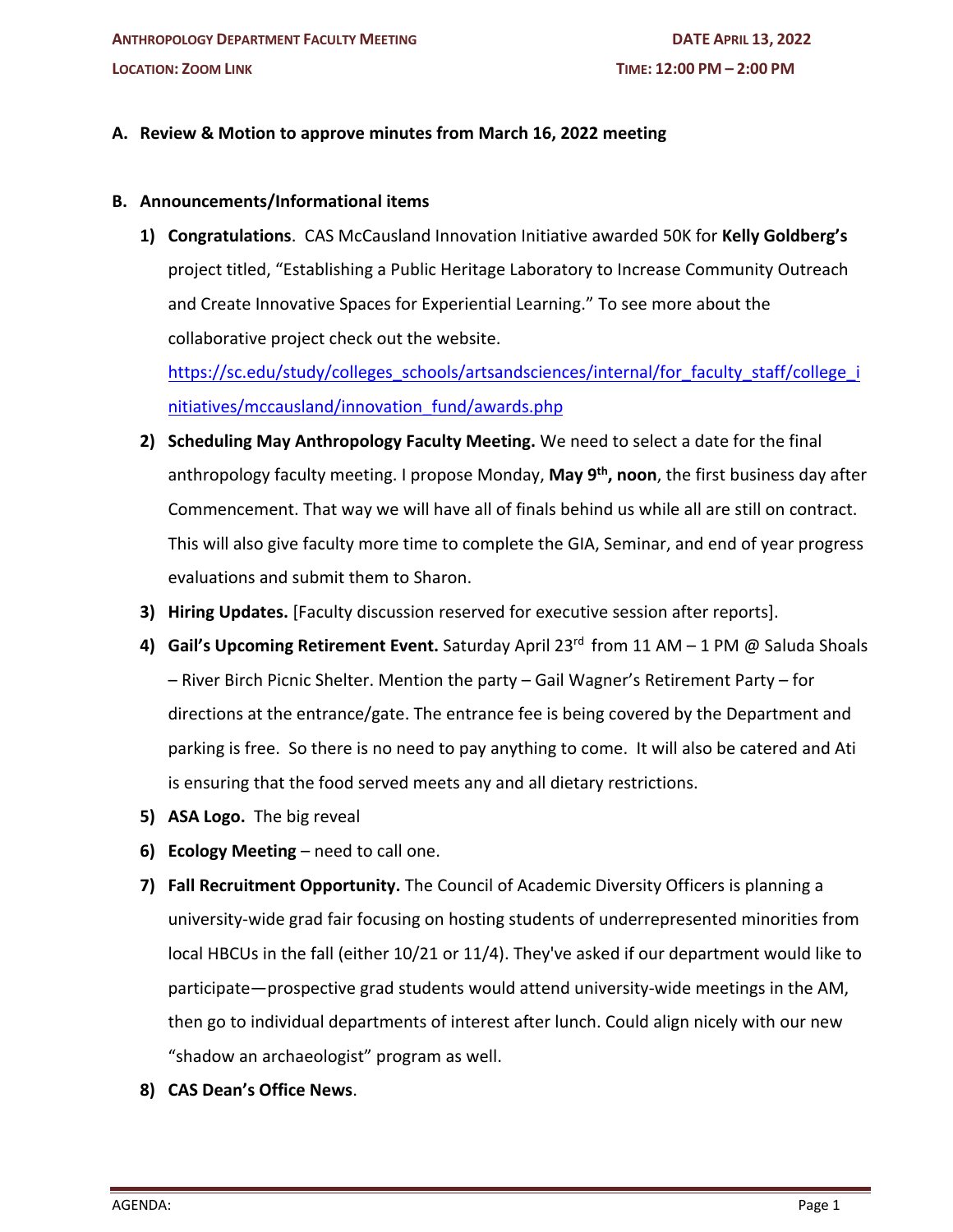- **a) Carl Dalhman, a political geographer**, will be the next director of the Walker Institute.
- **b) Departmental Webpage Update.** Communications team wants to meet with our Web Committee to discuss a "refresh" of the website. This is going to happen college wide and we are among the first to be reviewed. I will be convening a web committee meeting with Grad, UG, Ati and one other volunteer to meet with this team to consider what content might need refreshing and fit within the new "benefit-driven" "messages."
- **c) CAS DEI committee** has asked DEI departmental representative (Kelly) to come up with a "to-do" list of target items for the incoming DEI Vice Dean. They are working on detailed suggestions on our student recruitment and retention subcommittee.
- **d) Lab Space.** Provost office will optimization of lab space is something we have to be mindful of – so ensure grads are using are research lab space as this might become a power-grab for space across colleges if space is being seen as not 'productively' used.
- **e)** Thinking about using the **McCausland Visiting Scholars** program for faculty recruitment purposes as part of our hiring strategy. Relatedly, next year the Dean's Office is pivoting toward a cluster hire program on the topic of Race, Gender, & Health for DEI hiring next AY year.

## **C. Reports and discussion:**

- 1. AGORAE Representative Hansen
- 2. Undergraduate Director Jones
	- a. Assessment report draft (which I'll get to you tomorrow by the end of the day)
	- b. Promote our fall (and summer) courses with advisees and in classes
	- c. Upcoming presentations
		- i. Discovery Day (4/22) presentations by anthropology students
		- ii. Anthro Grad-Undergrad research presentations (virtual event)
	- d. Awards Day (4/21) Outstanding Senior (Madison Blanding) and Dirty Trowel (Wyatt Fleming)
	- e. Updates on our graduating seniors getting jobs and into grad programs
- 3. Graduate Director DeWitte
	- a. Admissions Update
	- b. New Mentoring Guidelines
- 4. 4-Field Curriculum & Course Scheduling Lewis